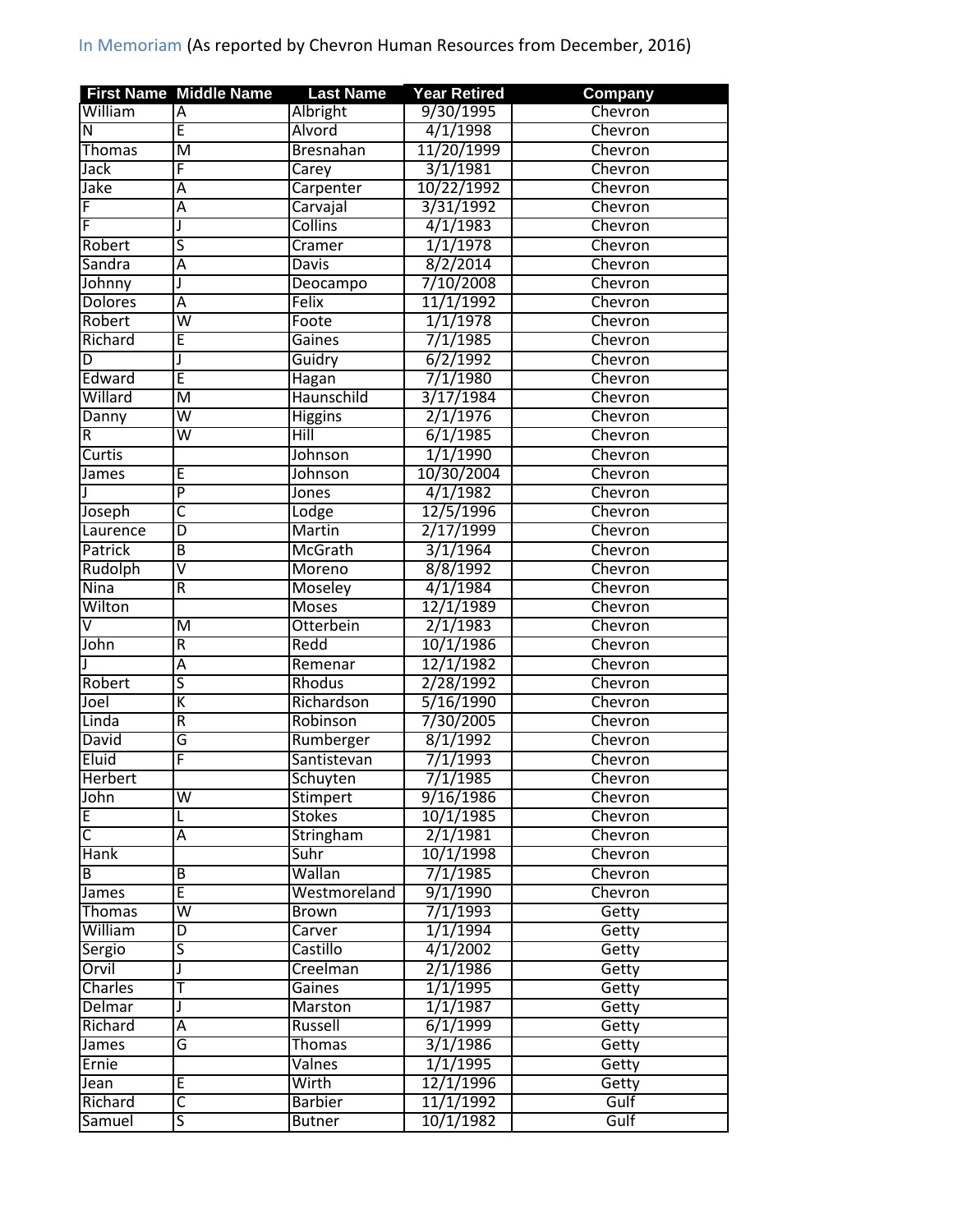| Clifford       |                         | Carr                | 8/1/1983   | Gulf             |
|----------------|-------------------------|---------------------|------------|------------------|
| Mavis          |                         | Carter              | 12/1/1982  | Gulf             |
| Margaret       | L                       | Cleary              | 8/1/1983   | Gulf             |
| Carl           | E                       | <b>Diles</b>        | 9/29/2007  | Gulf             |
| Paul           |                         | <b>Duckworth</b>    | 7/5/1986   | Gulf             |
| Earl           |                         | Fisher              | 8/1/1983   | Gulf             |
| Henry          |                         | <b>Haynes</b>       | 8/3/1985   | Gulf             |
| Joann          | $\overline{\mathsf{M}}$ | Hollinger           | 9/1/1996   | Gulf             |
| Willie         | R                       | Joubert             | 1/1/2001   | Gulf             |
| R              | L                       | Keith               | 4/16/1971  | Gulf             |
| Ralph          | $\overline{\mathsf{s}}$ | Kurland             | 1/1/2001   | Gulf             |
| Haskell        | $\overline{\mathsf{v}}$ | Latham              | 8/1/1983   | Gulf             |
| John           | C                       | Leblanc             | 10/23/1979 | Gulf             |
| <b>David</b>   | L                       | Long                | 11/17/1998 | Gulf             |
| Jack           | D                       | Martin              | 9/1/1986   | Gulf             |
| Harry          | L                       | Maxwell             | 11/1/1982  | Gulf             |
| James          | $\overline{\mathsf{R}}$ | Mc Collum           | 7/2/1977   | Gulf             |
| Ronald         | F                       | McMahan             | 9/1/1996   | Gulf             |
| John           | $\overline{P}$          | <b>McWilliams</b>   | 9/1/1996   | Gulf             |
| Andrew         | $\overline{A}$          | Molinaire           | 7/1/1990   | Gulf             |
| Donald         | $\overline{\mathsf{A}}$ | <b>Neeb</b>         | 3/1/1985   | Gulf             |
| Joseph         | $\overline{\mathsf{c}}$ | Patronella          | 3/5/1983   | Gulf             |
| Charles        |                         | Pope                | 3/31/1995  | Gulf             |
| Margaret       | F                       | Schelien            | 9/1/1982   | Gulf             |
| Ray            | Α                       | Smith               | 7/2/1983   | Gulf             |
| Lawrence       |                         | Spell               | 1/1/2001   | Gulf             |
| Cecelia        |                         | Szwaczkowski        | 3/11/1986  | Gulf             |
| June           | $\overline{B}$          | Thompson            | 12/1/1986  | Gulf             |
| Audrey         | $\overline{\mathsf{v}}$ | Vaughan             | 4/1/1983   | Gulf             |
| George         |                         | Williams            | 1/1/1982   | Gulf             |
| Rodney         | E                       | Allred              | 1/1/1989   | Texaco           |
| Curley         |                         | <b>Breaux</b>       | 5/1/1980   | <b>Texaco</b>    |
| Jerrold        | L                       | <b>Byars</b>        | 1/1/1989   | <b>Texaco</b>    |
| Leo            | $\overline{\mathsf{S}}$ | Carlos              | 10/1/1983  | Texaco           |
| George         |                         | Cervik              | 1/1/1989   | Texaco           |
| <b>Charles</b> |                         | Condon              | 2/1/1977   | Texaco           |
|                | Ā                       | Cozad               | 1/1/1986   |                  |
| James<br>Davis | J                       | Darden              | 1/1/1989   | Texaco           |
| Will           | Earl                    |                     | 2/1/2003   | Texaco           |
| Gino           | S                       | Devaney<br>Fasciani | 12/1/1988  | Texaco<br>Texaco |
| Russell        |                         |                     |            |                  |
|                | Η                       | Fournier            | 10/1/1980  | Texaco           |
| Homer          | $\overline{\mathsf{H}}$ | Gorton              | 1/1/1986   | Texaco           |
| Arthur         | Η                       | Harnden             | 9/1/1988   | Texaco           |
| Howard         | C                       | Heininger           | 9/1/1980   | Texaco           |
| Dorothy        | $\overline{\mathsf{M}}$ | <b>Heisel</b>       | 4/1/1983   | Texaco           |
| Ted            | D                       | Jourden             | 12/1/1994  | Texaco           |
| Roland         |                         | Junca               | 12/1/1984  | Texaco           |
| Basil          |                         | Karsko              | 12/1/1985  | Texaco           |
| Harlan         | D                       | Ladd                | 5/1/1990   | Texaco           |
| Charles        | Ē                       | Lepine              | 5/1/1992   | Texaco           |
| Arthur         | $\overline{\mathsf{c}}$ | Levalley            | 5/1/1979   | Texaco           |
| Herman         | Ā                       | Long                | 2/1/1987   | Texaco           |
| Francisco      | $\overline{\mathsf{H}}$ | Lopez               | 1/1/1999   | Texaco           |
| <b>David</b>   | $\overline{\mathsf{c}}$ | Luessenhop          | 1/1/1985   | Texaco           |
| Roy            |                         | Mannino             | 12/1/1984  | Texaco           |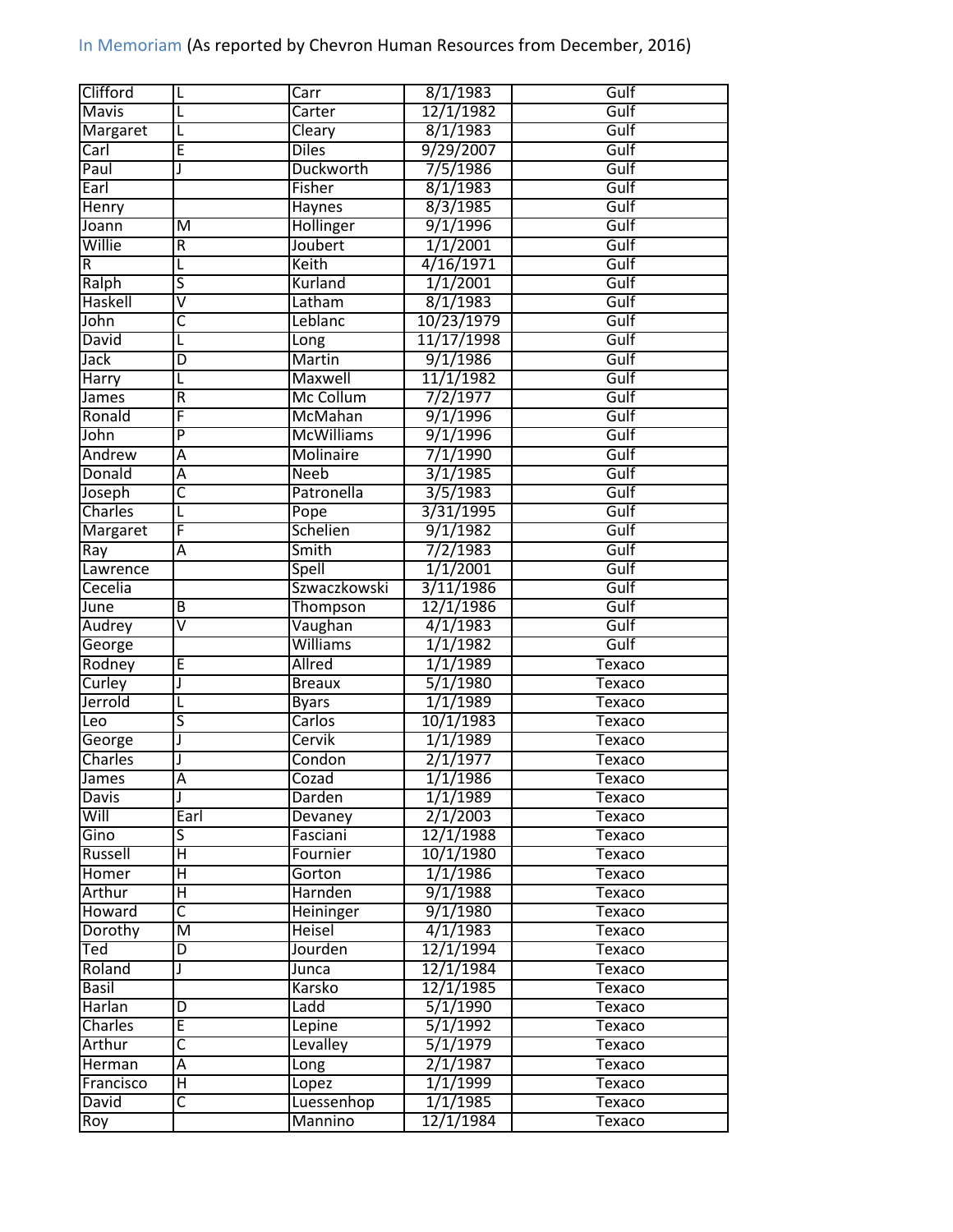| <b>Francis</b>          |                         | Markiewicz     | 11/23/2016 | Texaco        |
|-------------------------|-------------------------|----------------|------------|---------------|
| Richard                 |                         | Meyer          | 12/1/1988  | Texaco        |
| Francis                 | J                       | Mitch          | 1/1/1990   | <b>Texaco</b> |
| Carl                    | Ā                       | <b>Mynear</b>  | 6/1/1996   | <b>Texaco</b> |
| Elphe                   | J                       | Naquin         | 1/1/1990   | Texaco        |
| Beryl                   | J                       | Olivier        | 10/1/1983  | <b>Texaco</b> |
| $\overline{\text{Ray}}$ | Lee                     | Pace           | 1/1/1991   | <b>Texaco</b> |
| Evelyn                  | V                       | Payne          | 1/1/1979   | <b>Texaco</b> |
| <b>Margie</b>           |                         | <b>Perkins</b> | 11/1/1983  | <b>Texaco</b> |
| Joseph                  | Wood                    | Platt          | 6/1/1985   | Texaco        |
| Roy                     |                         | Prosperie      | 12/1/1982  | Texaco        |
| Curtis                  | Donald                  | Reeves         | 12/1/1984  | Texaco        |
| George                  | $\overline{\mathsf{N}}$ | Richter        | 7/1/2004   | Texaco        |
| Fernando                |                         | Sanchez        | 12/1/1984  | <b>Texaco</b> |
| Charles                 | G                       | <b>Sanders</b> | 6/1/1973   | <b>Texaco</b> |
| Norman                  | L                       | Schultz        | 9/1/1994   | Texaco        |
| Carl                    | J                       | Valentino      | 2/1/1981   | Texaco        |
| William                 | G                       | Volz           | 12/1/1983  | Texaco        |
| James                   |                         | Wilson         | 1/1/1987   | <b>Texaco</b> |
| William                 | A                       | Wood           | 12/1/1988  | Texaco        |
| William                 | L                       | Wyatt          | 1/1/1987   | Texaco        |
| Charley                 | M                       | <b>Barclay</b> | 3/31/1981  | Unocal        |
| Walter                  | L                       | <b>Barrett</b> | 7/23/1995  | Unocal        |
|                         | B                       | <b>Blair</b>   | 4/30/1997  | Unocal        |
| James<br>David          | J                       | Cahoon         | 8/31/1992  | Unocal        |
| Robert                  | Ā                       | Chumbley       | 5/15/1996  | Unocal        |
|                         | M                       |                | 1/31/1984  |               |
| Gerry                   |                         | Clapper        |            | Unocal        |
| Kenneth                 | $\overline{P}$          | Dutton         | 12/31/1979 | Unocal        |
| Richard                 | L                       | Ellithorp      | 8/31/1992  | Unocal        |
| S                       | Wayne                   | Farris         | 9/30/1998  | Unocal        |
| Hugh                    | $\overline{\mathsf{R}}$ | Flagan         | 1/30/2005  | Unocal        |
| William                 | J                       | Flenniken      | 10/31/1976 | Unocal        |
| Edward                  | $\overline{\mathsf{H}}$ | Garcia         | 8/31/1992  | Unocal        |
| Robert                  | $\overline{R}$          | Hilgoe         | 3/31/1985  | Unocal        |
| Michael                 | Ā                       | Hudspeth       | 3/31/1997  | Unocal        |
| Elwynn                  | $\overline{\mathsf{H}}$ | Jensen         | 1/8/1989   | Unocal        |
| Elmer                   | M                       | Johnson        | 7/13/1987  | Unocal        |
| Veronica                | $\overline{P}$          | Johnson        | 9/30/2003  | Unocal        |
| Edward                  |                         | Kolenc         | 12/31/1984 | Unocal        |
| Jonathan                | $\overline{\mathsf{W}}$ | Liebenthal     | 1/1/2012   | Unocal        |
| Andrew                  |                         | Martinez       | 11/30/1991 | Unocal        |
| William                 | D                       | Massa          | 6/30/1986  | Unocal        |
| James                   | т                       | McAfee         | 3/31/1997  | Unocal        |
| Lester                  |                         | <b>McManus</b> | 5/13/1992  | Unocal        |
| Glenn                   | S                       | Park           | 12/31/1982 | Unocal        |
| Albert                  | R                       | Partington     | 12/31/1989 | Unocal        |
| Frank                   | G                       | Pierce         | 8/31/1992  | Unocal        |
| Paul                    | Η                       | Schlett        | 12/31/1984 | Unocal        |
| Raymond                 | L                       | <b>Shuler</b>  | 12/31/1980 | Unocal        |
| Sylvia                  | L                       | Summers        | 12/13/1985 | Unocal        |
|                         |                         | Valdivia       | 3/31/1993  | Unocal        |
| Felipe                  | $\overline{R}$          |                |            |               |
| Francis                 | Ā                       | Victor         | 2/26/1994  | Unocal        |
| John                    | $\overline{R}$          | Watson         | 4/15/1996  | Unocal        |
| Robert                  | Ā                       | Webster        | 6/30/1986  | Unocal        |